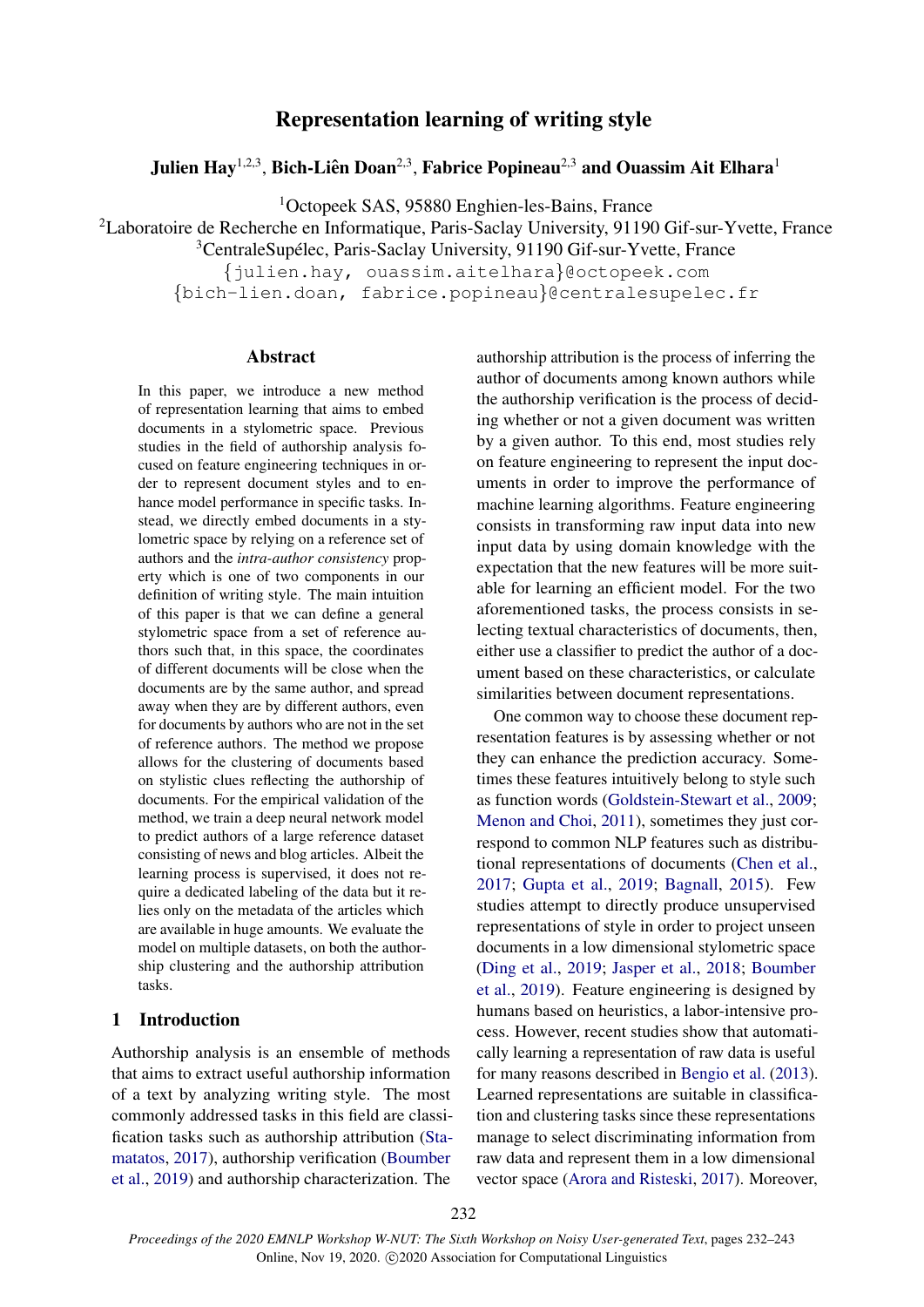this discriminating information is not necessarily captured by humans through heuristics.

Documents belonging to same authors are generally consistent in their writing style [\(Karlgren,](#page-10-3) [2004\)](#page-10-3) even for authors covering a large range of topics [\(Patchala and Bhatnagar,](#page-10-4) [2018\)](#page-10-4). The method we propose relies on this observation. In this paper, we validate the *style-generalization* assumption which is based on two propositions. First, it states that we can represent unseen documents of unseen authors by generalizing stylometric features from a set of known authors and known documents. Second, documents that belong to the same author tend to have similar representations in the stylometric space (given a standard similarity function). In order to validate this assumption, we exploit recent advances in text and sentence representation with deep neural network (DNN) architectures, especially transformers [\(Devlin et al.,](#page-9-8) [2019;](#page-9-8) [Yang](#page-11-0) [et al.,](#page-11-0) [2019\)](#page-11-0). We propose a transformer-based DNN model fine-tuned on the authorship attribution task using a large dataset of documents whose authors are known (the reference set). Then we assess the model in its ability to capture the similarity between documents of the same authors in a clustering experiment.

In this paper, we first give an overview of related work on authorship analysis in Section [2.](#page-1-0) In Section [3,](#page-2-0) we propose a definition of the style and the motivations behind our representation learning method. In Section [4,](#page-2-1) we explain our method and introduce the *style-generalization* assumption. Section [5](#page-3-0) presents the experimentation on the main task which is the authorship clustering and on a second, the authorship attribution task. Finally, in Section [6,](#page-7-0) we deepen our analysis by studying the second property of our definition of style.

## <span id="page-1-0"></span>2 Related work

[Neal et al.](#page-10-5) [\(2017\)](#page-10-5) and [Stamatatos](#page-10-6) [\(2009\)](#page-10-6) gave an overview of features used for authorship analysis. Categories of features for stylometry are lexical (e.g. sentences length, vocabulary richness), syntactic (e.g. punctuation, *Part-of-Speech* tags), semantic (e.g. synonyms, semantic dependencies), structural (e.g. average paragraph length, presence of quotes) and application-specific (presence of words in a specific lexicon). Authors also consider additional features which are hard to classify such as topic modeling based features and readability metrics. For instance, Bayesian methods such as

LDA was shown to be efficient in the e-mails and blog content authorship attribution [\(Seroussi et al.,](#page-10-7) [2014\)](#page-10-7) and the research paper authorship attribution [\(Rosen-Zvi et al.,](#page-10-8) [2004\)](#page-10-8). Most experiments in authorship analysis involve training machine learning models that take as input different features of these categories [\(Houvardas and Stamatatos,](#page-10-9) [2006;](#page-10-9) [Yang](#page-11-1) [et al.,](#page-11-1) [2018;](#page-11-1) [Tausczik and Pennebaker,](#page-11-2) [2010\)](#page-11-2).

Recent studies tackle issues of the feature engineering process for authorship analysis by exploiting raw text samples using deep neural networks. [Chen et al.](#page-9-2) [\(2017\)](#page-9-2) proposed a gated recurrent unit (GRU) DNN trained on article and sentences for the authorship verification task. Other studies demonstrated the relevance of recurrent neural networks such as GRU and long short-term memory (LSTM) DNNs on the authorship attribution task [\(Gupta](#page-9-3) [et al.,](#page-9-3) [2019;](#page-9-3) [Bagnall,](#page-9-4) [2015\)](#page-9-4). More recently, [Boum](#page-9-9)[ber et al.](#page-9-9) [\(2018\)](#page-9-9) proposed a convolutional neural network-based model for the multi-label authorship attribution of scientific publications.

Besides the use of DNN for classification, very few studies attempt to automatically embed stylometric features from a corpus of documents. [Qian](#page-10-10) [et al.](#page-10-10) [\(2015\)](#page-10-10) are the first to rely on an external dataset of known authors to pretrain a general model which can compute stylometric similaries between documents. They proposed training a support vector machine-based (SVM) model that was re-used for a test dataset containing unseen authors. As far as we know, this study is the first attempt at generalizing a stylometric similarity space while still relying on handcrafted stylometric features. [Ding et al.](#page-9-5) [\(2019\)](#page-9-5) proposed a model that jointly learns topical and lexical distributional representation of documents in an unsupervised manner to help authorship analysis. [Jasper et al.](#page-10-2) [\(2018\)](#page-10-2) proposed a model that embeds the writing style of English novels. The model is composed of *fast-Text* word embeddings and a stacked LSTM. The authors demonstrated that their model performed well on a subset of the PAN14 dataset for the authorship verification task. In order to verify authorship of social networks posts, they designed their experiments so that model inputs were short text samples. [Boumber et al.](#page-9-0) [\(2019\)](#page-9-0) recently used a recurrent neural network-based architecture and adversarial learning to tackle the authorship verification task. The model was trained to embed pairs of documents and was assessed on authorship verification task in transfer learning settings, when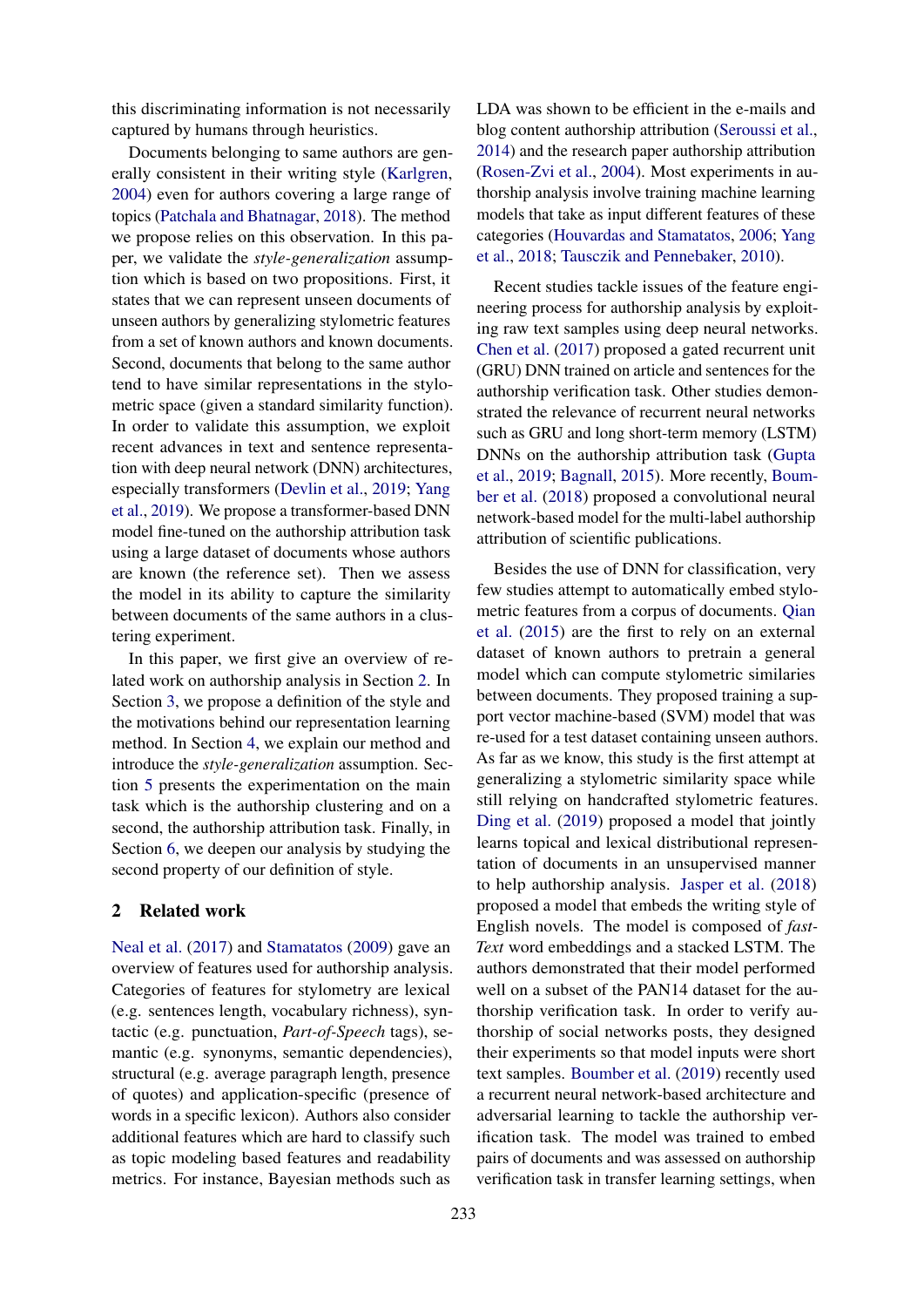authors of the test set do not exist in the train set.

Instead, we propose a representation learning method that aims to embed documents in a stylometric space relative to a large dataset of wellknown authors. We use a modification of a pretrained BERT model [\(Sanh et al.,](#page-10-11) [2019\)](#page-10-11) in a classification task as proposed in several recent works [\(Sun et al.,](#page-10-12) [2019;](#page-10-12) [Reimers and Gurevych,](#page-10-13) [2019\)](#page-10-13). To the best of our knowledge, this paper is the first to propose an authorship attribution-training driven model generalizing stylometric features so that documents of unseen authors can be clustered without fine-tuning. Additionally, our method relies on a large dedicated dataset that can be extended. We trained our models on a large amount of data by using news and blog articles benefiting from the wide availability of such data on the web.

## <span id="page-2-0"></span>3 Motivation

An author can adopt several styles, and one of them can be similar to the writing style of another author. [Karlgren](#page-10-3) [\(2004\)](#page-10-3) defined the style as "a consistent and distinguishable tendency to make [some of these] linguistic choices". Moreover, [Karlgren](#page-10-3) [\(2004\)](#page-10-3) explained that "texts are much more than what they are about". Any textual characteristic that is not semantic or topical belongs to stylistic choices of the author. Different expressions can have a common meaning, and can refer to the same objects and the same events, but still be made up of different words and different syntax, corresponding to the author's willingness to let a context, an orientation, sometimes an emotion be shown through [\(Argamon et al.,](#page-9-10) [2005\)](#page-9-10).

News articles showed to have specific writing style by using, for instance, date as adverb in "The governor Thursday announced..." or anthropomorphization in "The 1990s saw an increase in crime...". It is called journalese [\(Dickson and](#page-9-11) [Skole,](#page-9-11) [2012\)](#page-9-11). Headlines of newspapers also have their own style, called headlinese, such as articles drop [\(Weir,](#page-11-3) [2009\)](#page-11-3). Today's trend towards clickbait also has an influence on headlines [\(Chakraborty](#page-9-12) [et al.,](#page-9-12) [2016\)](#page-9-12). Finally, let's mention style guides of newspapers that not only influence typography (e.g. paragraph structure, quotation, italic) but also the usage of the language [\(Cameron,](#page-9-13) [1996\)](#page-9-13). For instance, a style guide can more or less encourage the use of the active voice against the passive voice. Some of the newspapers can have their own style guide that their writers follow, allowing the text to

be consistent for the reader while any variation having no purpose could be distracting [\(Hicks,](#page-10-14) [2002\)](#page-10-14).

Style appears more or less pronounced depending on the text passages, it is difficult to define it precisely and, given a document, to find a set of words (or sequence of words) that will strictly define the style of its author. The text is the combination of a shape – its style – and a content which are intertwinned thanks to the choice of specific words. Words or sequence of words in the text can rarely be denoted as belonging specifically to the style or to the content. This is why extracting style features is hard. From documents of a reference corpus, we aim to extract latent structures falling within the scope of writing style. We argue that these latent structures can be identified by DNNs, typically RNN models with attention layers which will focus on style-related terms. From a linguistic point of view these latent structures map to lexical, syntactic or structural fragment of sentences or paragraphs. Intuitively, when extracting a style representation of a document, we seek to focus on latent structures that will satisfy these two properties :

- Intra-author consistency the property of being consistent in documents belonging to the same author.
- Semantic undistinguishness the property of carrying very little information on what makes the document semantically (e.g. topics, named entities) distinguishable in the corpus.

<span id="page-2-1"></span>Thus, this definition, inspired by [Karlgren](#page-10-3) [\(2004\)](#page-10-3); [Holmes](#page-10-15) [\(1998\)](#page-10-15), means that the style of a document is represented by linguistic structures which are consistent for individual authors (allowing their identification) but more likely semantically poor regarding the content of the document (e.g. topic, named entities). Indeed, what the document is about is a constraint that imposes on the author to use a specific vocabulary. The terms that belong to this specific vocabulary have a strong semantic value with respect to the theme of the document, and on the contrary, are less likely to convey the author's style. The representation learning method is based on identifying consistent latent structures following the *intra-author consistency* property. Next to that, the *semantic undistinguishness* is a property which can be verified by studying attention weights of a trained DNN models.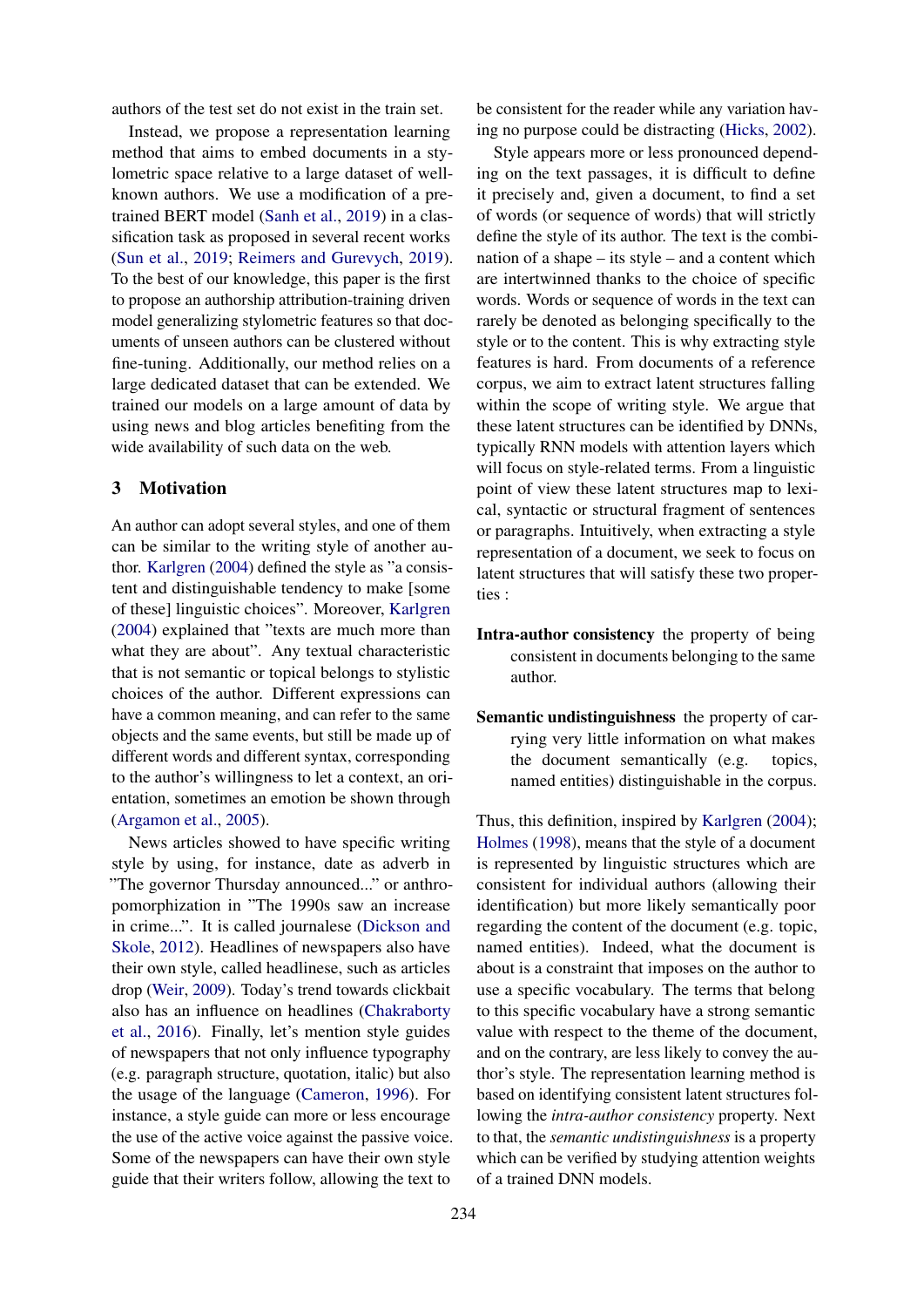<span id="page-3-1"></span>

Figure 1: The *style-generalization* assumption

### 4 Method

Let's denote  $D = \{d_1, ..., d_n\}$  a set of documents and  $A = \{a_1, ..., a_m\}$  a set of authors so that each document belongs to one and only one author and each author wrote at least one document.

Let's denote  $R\text{-}set = (D^r, A^r)$  the reference set with  $D^r \subset D$ ,  $A^r \subset A$ ,  $|D^r| = n^r$ ,  $|A^r| = m^r$ and  $A<sup>r</sup>$  is the set of all the authors of the documents in  $D^r$ . Sizes  $n^r$  and  $m^r$  are typically large and  $n^r \geq m^r$ .

Let's denote  $V^r \in [0, 1]^{m^r}$  a vector space so that  $\forall v \in V^r, \sum_{i=1}^{m^r} v_i = 1$ . Thus, softmax vectors for  $A^r$  belong to  $V^r$ . We denote  $G^r = \{g_1^r, ..., g_{m^r}^r\}$ the set of one-hot vectors that correspond to the ground-truth vectors of each author in  $A<sup>r</sup>$ . Thus, vectors from  $G<sup>r</sup>$  also belong to  $V<sup>r</sup>$ . Each document in  $D<sup>r</sup>$  is associated with one and only one vector from  $G^r$ .

Let  $f^r : \mathbb{R}^l \times \mathbb{R}^w \to V^r$  a function that projects input documents, represented by word vectors, from  $D^r$  into  $V^r$  with l the size of the documents (truncated or padded) and  $w$  the dimension of the word vectors. The purpose of  $f^r$  is to project each document  $d_i^r, i \in \{1, ..., n^r\}$  closer to its corresponding vector in  $G<sup>r</sup>$  than to any other groundtruth vector.

The main assumption of this paper, the *stylegeneralization* assumption, is that two representations defined by  $f^r$  of two unseen documents are more likely to be similar if they belong to the same author than if they do not. Intuitively, we assume that any unseen document belonging to an unknown author is similar, in terms of style, to documents belonging to a subset of known authors and that another document of the same unknown

author is likely to be similar, in terms of style, to documents belonging to this same subset of known authors. Figure [1](#page-3-1) illustrates the *style-generalization* assumption. Blue sets in  $V<sup>r</sup>$  correspond to representations of documents from  $D^r$ .  $f^r$  allows to project documents from  $D^r$  to  $V^r$  such that the representation of a document is close to its corresponding ground truth vector (in red color). Green sets correspond to unseen document representations in V r . The assumption states that close representations (green sets) likely belong to the same author.

More formally, let's denote  $U\text{-}set = (D^u, A^u)$ a set of unseen documents and authors with  $D^u \subset$  $D, A^u \subset A, |D^u| = n^u, |A^u| = m^u$  and  $A^u$ is the set of all the authors of the documents in  $D^u$ .  $A^r \cap A^u = \emptyset$  and  $D^r \cap D^u = \emptyset$ . The *stylegeneralization* assumption states that the projection of documents from  $D^u$  (the  $U$ -set) into  $V^r$  using  $f<sup>r</sup>$  allows to compute similarities such that similar documents from  $D_u$  are likely written by the same author. Thus, learning  $f^r$  on a reference set allows authorship clustering in the general stylometric space that it defines.

This method, which can be called the *stylegeneralization* learning method, aims to calculate stylometric similarities of documents without considering the author of the document, i.e. without fine-tuning. In Section [5,](#page-3-0) we propose to use a DNN model as the function  $f^r$ . We train the model on the reference set and generate vector representations of unseen documents by using intermediate weights representation in the DNN.

### <span id="page-3-0"></span>5 Experimentation

### <span id="page-3-2"></span>5.1 Dataset

Since it is important to have heterogeneous documents in the dataset to generalize representations, we relied on a large amount of English news and blog articles. We merged all documents from The Blog Authorship Corpus [\(Schler et al.,](#page-10-16) [2006\)](#page-10-16), ICWSM datasets [\(Burton et al.,](#page-9-14) [2009,](#page-9-14) [2011\)](#page-9-15) and news collected for this study<sup>[1](#page-0-0)</sup>.

All documents have at least one domain name such as *nytimes.com*. Authors were extracted from the HTML content. In cases when an author is found, we consider the label of the document to be the concatenation of the domain and the author, or else the label is the domain alone. Domains correspond, in most cases, to online newspapers or blogs.

<sup>&</sup>lt;sup>1</sup>Datasets, code and pretrained models are available at <https://github.com/hayj/DeepStyle>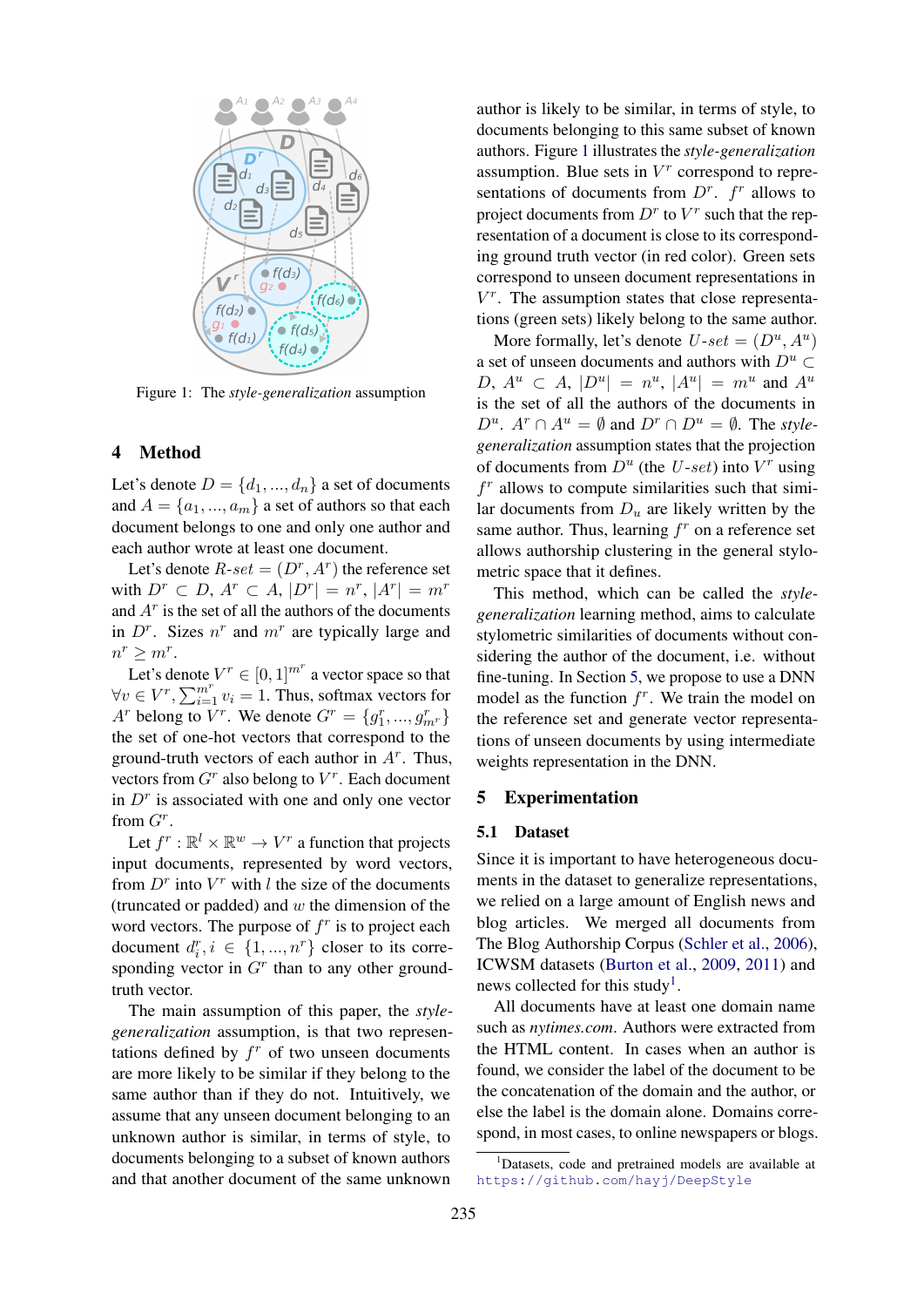We made the final dataset, named *NewsID* (*News Source Identification*), by only keeping documents longer than 20 words. We also removed documents having a class (the author) that is sub-represented, i.e. a class with less than 200 documents.

Finally, we randomly generated a R-set gathering ∼3.3 millions of documents and 1 200 different classes. We set a limit of 3 0000 documents per class. The average number of documents per class is 3000. The  $R$ -set is large which is a requirement for our method. It is composed of reference authors with balanced numbers of documents to avoid having majority classes and majority "reference styles". We also randomly generated ∼500 *U-sets* having 50 classes and 50 documents per class. *U-sets* does not contain any authors or documents of the R-set. Each *U-sets* is specific to an online newspaper or a blog (e.g. *blogger.com*, *livejournal.com*, *washingtonpost.com*, *breitbart.com*, *cnn.com*, *theguardian.com* and *nytimes.com*) and gather documents of different authors from the given websites. For example, the *U-set nytimes.com* has 2 500 news articles of *nytimes.com*. The articles were written by authors of this online newspaper. Each author wrote 50 articles in the *U-set*. The same goes with other online newspaper and blogs.

In the *NewsID* dataset, we concatenated the authors of the articles with the domain name of online newspapers and blogs. After studying the labels of our dataset, we noticed that a large majority (approximately 99%) of the authors common to several journals are actually namesakes because they use short pseudonyms (*Alex*, *Erik*, *Lucy*, etc.). Thus, we have not differentiated the rare cases where an author appears to have written for several newspapers (e.g. *Andrew Restuccia* for *politico.com* and *thehill.com*) by manual labeling. Authors are consistent in their writings, and as we have seen, so are online newspapers, especially because their writers have to follow a style guide. But even in cases where it is difficult to distinguish the articles of an author who has written for two different newspapers, we argue that the existence of two labels for the same author will have little impact on the learning of our models and the stylometric representation of the documents. Indeed, if the model fails to capture the differences between the documents of this author, the consequence will be that the internal representations of the deep neural network will be close for the documents of one or the other of the two labels it has to predict. The

similarity of the internal representations of the deep neural network for these two reference authors will not necessarily imply the addition of noise in the projection of unseen documents from the *U-sets*.

# 5.2 Models for learning  $f^r$

In order to validate the *style-generalization* assumption, we need to learn the function  $f^r$ . To fulfill this objective, we propose to train two DNNs on the R-set following the authorship attribution task, a classification task. Data are documents of the *R-set* and labels are those described in Section [5.1.](#page-3-2) By relying on the *intra-author consistency* property, we train the models to capture consistent lexical clues of each author. Then we rely on the trained model to embed documents of the U-set by selecting weights in an intermediate layer.

First we implemented the *SNA* model (*Stylometric Neural Attention*) which is a bi-directionnal LSTM with attentions mainly based on the architecture proposed by [Zhou et al.](#page-11-4) [\(2016\)](#page-11-4) with two fully connected layers of 500 units and of softmax layer of 1 200 units. The loss function is the multiclass log loss. We set dropouts of each layer to 0.2. Inputs of the DNN are the *GloVe 840B* word vectors of firsts 1 200 words [\(Pennington et al.,](#page-10-17) [2014\)](#page-10-17) of a document. Documents are padded or truncated so that each has a size of 1 200 words.

Second, we implemented a model based on the BERT transformer architecture [\(Devlin et al.,](#page-9-8) [2019\)](#page-9-8) which is a bidirectional attention model with the use of masked words and next sentence prediction for the unsupervised pre-training phase. We use a variant of BERT, called DistilBERT, which uses the knowledge distillation principle reducing the size of the final DNN model [\(Sanh et al.,](#page-10-11) [2019\)](#page-10-11). We used DistilBERT because its training is less time-consuming. The DistilBERT base model was trained on an English corpus of books and Wikipedia pages. The *DBert-ft* model corresponds to an authorship attribution fine-tuning of the DistilBERT base model (uncased) on the *R-set*. We used a linear layer on top of the base model and a multi-class log loss as the loss function. The size of the last layer is 1 200 and corresponds to the number of classes in the *R-set*. We let all layers trainable. Dropouts are set to 0.1.

When training the *DBert-ft* model, input documents are split into multiple parts of 512 *wordpieces*. Each part has the same label. This allows to increase the number of samples in the *R-set*. Inputs of the DNN take the form of 512 indexes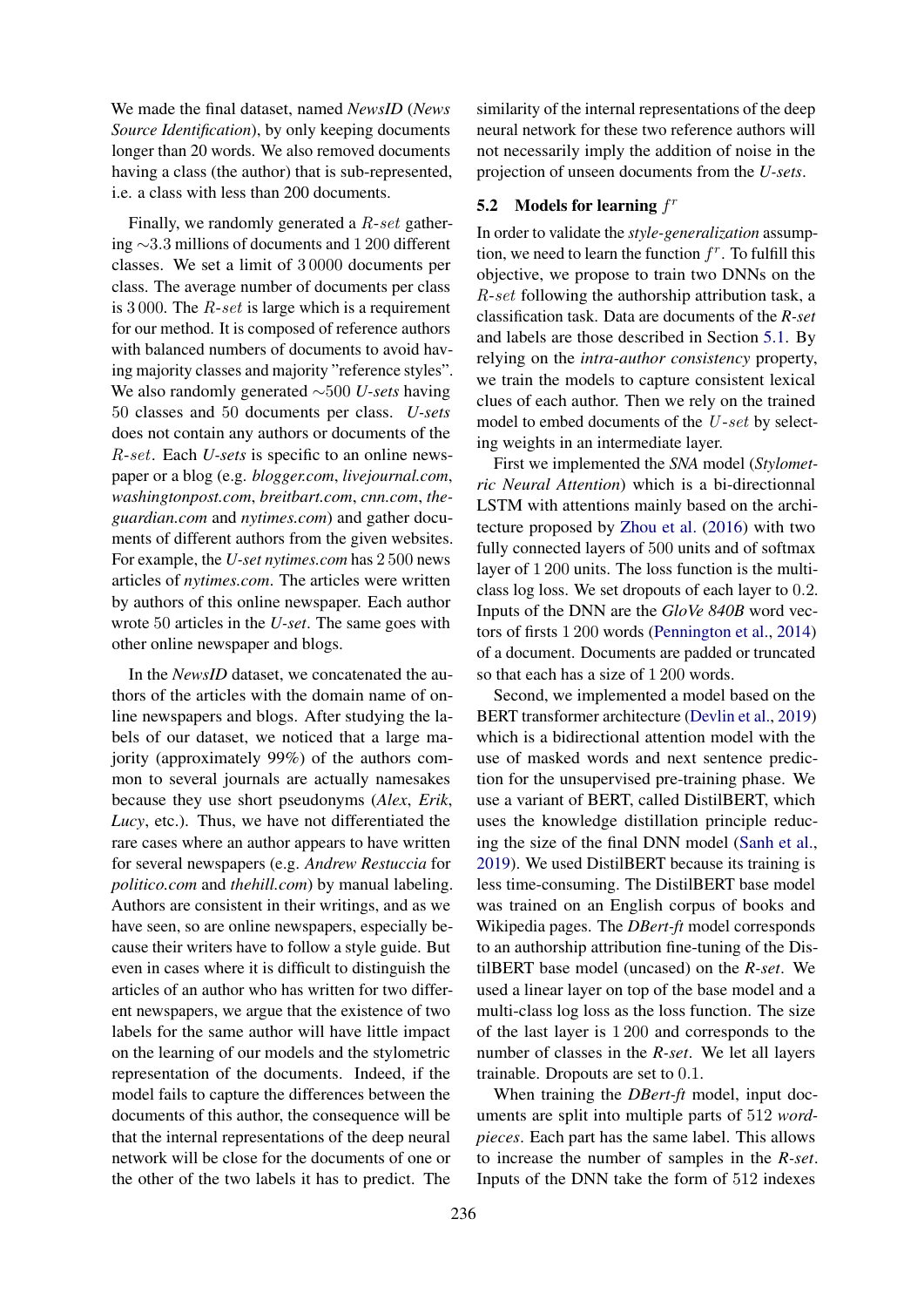from a common *wordpieces* vocabulary. In the next sections of this paper, when generating the representation of a single document, we compute the mean vector of all its parts. By doing so, we capture more information that can be used in the representation of the authorship of the document than if we only considered the first or last part of the document. Vector representations are outputs of the last layer before the classification layer on top of the model.

Intermediate layer choice for representation of documents in both models as well as the mean of document parts have been experimentally validated on a validation *U-set*. Both models are implemented with *TensorFlow* [\(Abadi et al.,](#page-9-16) [2015\)](#page-9-16). For both models, the learning time was about one week on a *NVIDIA TITAN V* GPU (12GB memory).

#### 5.3 Baselines

In order to compare representations of our models in the authorship clustering experiment, we use several baselines. We generate random vectors of different dimensions and variances. *Stylo* corresponds to stylometric handcrafted features commonly used in authorship analysis such as readability scores, vocabulary richness, sentences count. *TFIDF* corresponds to TFIDF weights of documents reduced to 100 dimensions using SVD. *LDA* [\(Blei et al.,](#page-9-17) [2003\)](#page-9-17) corresponds to topics vectors (100 topics) of documents. *Doc2Vec* corresponds to vectors representations of a *Doc2Vec* [\(Le and Mikolov,](#page-10-18) [2014\)](#page-10-18) model trained in an unsupervised manner on documents of the *NewsID* R-set. *USent* corresponds to vectors of the *Universal Sentence Encoder* model trained on English Wikipedia and news data [\(Cer](#page-9-18) [et al.,](#page-9-18) [2018\)](#page-9-18). *InferSent* corresponds to vectors of an InferSent model trained on natural language inference data [\(Conneau et al.,](#page-9-19) [2017\)](#page-9-19). *BERT* corresponds to vectors of BERT trained on large English books and wikipedia articles dataset [\(Devlin et al.,](#page-9-8) [2019\)](#page-9-8). We used the large and uncased version of BERT. *DBert* corresponds to vectors of the non fine-tuned DistilBERT uncased model [\(Sanh et al.,](#page-10-11) [2019\)](#page-10-11). For models producing sentence representations (*USent*, *InferSent*, *BERT*), inputs are the mean of sentences representations.

#### 5.4 Metrics

In order to evaluate each model, we first generated vector representations  $V = \{v_1, ..., v_p\}$  of all  $d_p^u \in$  $D^u$  (the U-set) using a given model such that  $\forall v \in$  $V, |v| = k, k > 0$ . Then, we assessed the ability

of these representations to cluster the documents well according to a similarity measure and ground truth labels (internal clustering evaluation). We use labels  $L = \{L_1, ..., L_p\}$  such that  $L_i = L_j$ if and only if  $d_i^u$  has the same author as  $d_j^u$ . We rely on a standard clustering metric: the *Davies-Bouldin index* (*DavB*) [\(Davies and Bouldin,](#page-9-20) [1979\)](#page-9-20).  $DavB$  takes  $V$  and  $L$  and returns a clustering quality score greater than 0. It is defined as the average similarity between each cluster and its most similar one. The lower the *DavB* is, the better is the quality of clusters.

In this experiment, we also want to assess, on average, how well documents are ranked in relation to each other, given their vector representation and a similarity measure. Thus we introduce a new clustering metric, called *SimRank*, based on a commonly used metric assessing the ranking quality: the *nDCG* (Järvelin and Kekäläinen, [2002\)](#page-10-19).

<span id="page-5-0"></span>
$$
\text{SimRank}(REL) = \frac{\sum_{p=1}^{|REL|} \text{nDCG}'(REL_p)}{|REL|}
$$
\n(1)

Equation [1](#page-5-0) gives the *SimRank* with REL a set of ranking vectors. A ranking vector (or graded relevance vector) rel is a vector such that  $|rel| = k$ with k the number of documents in the *U-set* and  $rel_i \in \{0,1\}$ .  $rel_i$  indicates whether the corresponding document in the ordered set of documents is relevant ( $rel_i = 1$ ) or not ( $rel_i = 0$ ). Documents are ordered by the cosine similarity between their vector representations and the vector representation of a target document. In this experiment, a document is relevant if it belongs to the same author as the target document. Thus, in our case, each rel vector corresponds to a ranking vector of each document in the *U-set* ordered by similarity with a target document in the *U-set*. REL is a square matrix corresponding to the all ranking vectors given each of documents in the *U-set* as the target document.

<span id="page-5-1"></span>
$$
DCG(rel) = \sum_{i=1}^{k} \frac{2^{rel_i} - 1}{\log_2(i+1)}
$$
 (2)

 $nDCG$  is the DCG given in equation [2](#page-5-1) normalized between  $0$  and the  $DCG$  of the ideal ranking (namely the *iDCG*). In Eq. [1,](#page-5-0) we use  $nDCG'$ which is the DCG normalized between the DCG of the worst ranking and the DCG of the ideal ranking. We normalized  $nDCG$  using the worst ranking because, in our case, we always rank every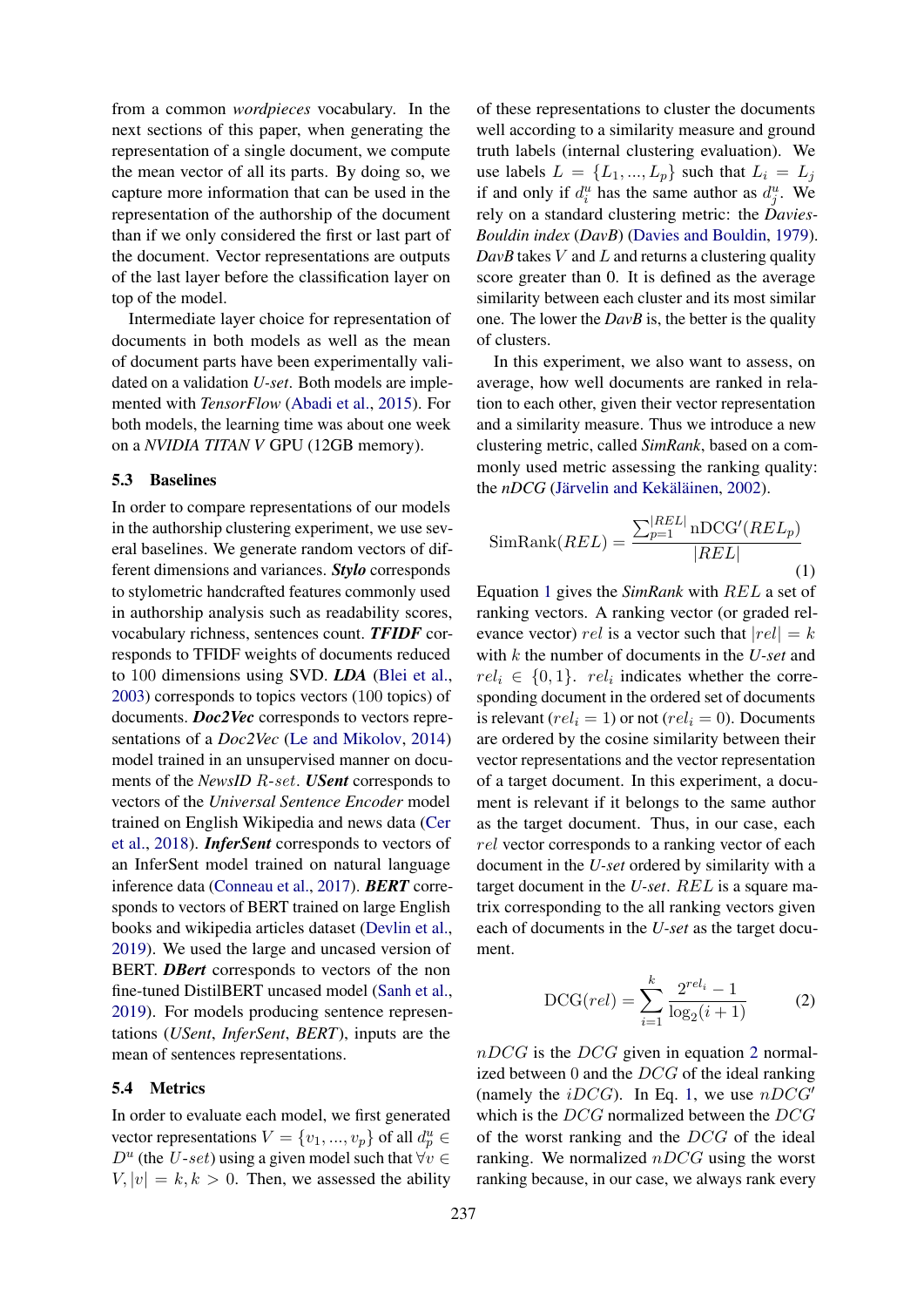<span id="page-6-0"></span>

| Id | <b>Clusters</b> | <b>SimRank</b><br>$(\pm 2\sigma)$       | <b>DavB</b><br>$(\pm 2\sigma)$       |  |
|----|-----------------|-----------------------------------------|--------------------------------------|--|
|    |                 | $1.0$ ( $\pm$ 0)                        | $0.25 \ (\pm 0.01)$                  |  |
|    |                 | $ 0.69 \; (\pm 0.01)$ 170 ( $\pm 393$ ) |                                      |  |
|    |                 |                                         | $0.66 \ (\pm 0)$ 1.27 ( $\pm 0.05$ ) |  |
|    |                 | $0.53$ ( $\pm$ 0)                       | 38 (±109)                            |  |

Figure 2: Average *SimRank* and *DavB* scores of 1 000 randomly generated sets of 600 samples in four different cluster configurations

document according to a target document, while  $nDCG$  is usually computed on a subset of documents that are returned by a search engine. Thus, the minimal value if we had used the original  $nDCG$  would not be zero.

Figure [2](#page-6-0) shows the advantages of *SimRank* compared to *DavB*. It shows the average *SimRank* and *DavB* scores of 1000 randomly generated sets of 600 samples in four different cluster configurations. For the same cluster configuration, *SimRank* has less variance than *DavB*. In addition, some clusters such as those in the second configuration will be considered of lower quality than those in the last two configurations by the *DavB* metric.

However, as we discussed in section [3,](#page-2-0) an author can adopt several styles. For example, an author writing on political topics may sometimes write articles in a factual and descriptive style, and occasionally write in a completely different style: e.g. humorous, satirical. Thus, the articles of this author will be divided into two distinct clusters in a stylometric space as in the second configuration in the Figure [2.](#page-6-0) By using *SimRank*, we do not want to penalize these cases. Taking into account the order of the examples and not the distances, as well as the fact that the weights attributed to the samples decrease with the use of *nDCG*, allows us to minimize the effects of this multi-partitioning.

The *DavB* and the *SimRank* metric will give an insight of models performance regarding external tasks such as classification tasks. After the evaluation of models using both clustering metrics, we will evaluate models on the authorship attribution task which consist in predicting right author labels in *U-sets* (classification task). We will use the accuracy metric.

### 5.5 Results

Table [1](#page-6-1) shows the performance of all models and baselines for the *SimRank* and *DavB* metrics. Scores are the mean on 22 *U-sets*. *DBert-ft* and

*SNA* score higher on the *SimRank* metric following by *TFIDF* and *Doc2Vec*. *DBert-ft*, *SNA* and *TFIDF* also perform well for the *DavB* metric with close scores. In this experiment, all documents and authors of test sets (*U-sets*) are unknown for all evaluated models.

<span id="page-6-1"></span>

| Model            | SimRk | DavB  |
|------------------|-------|-------|
| <b>Random</b>    | 0.185 | 14.81 |
| <b>TFIDF</b>     | 0.455 | 4.683 |
| LDA              | 0.309 | 8.353 |
| <b>Stylo</b>     | 0.276 | 65.71 |
| Doc2Vec          | 0.430 | 6.194 |
| <b>USent</b>     | 0.416 | 5.328 |
| <b>InferSent</b> | 0.374 | 5.625 |
| <b>BERT</b>      | 0.378 | 5.469 |
| <b>SNA</b>       | 0.463 | 4.785 |
| <b>D</b> Rert    | 0.339 | 7.058 |
| DBert-ft         | 0.474 | 4.777 |

Table 1: Authorship clustering on 22 U-sets

All parameters, such as dimensions, number of topics and window size of *Doc2Vec*, were gridsearched on a validation *U-set*. In this experiment, we also generated *Sent2Vec* vectors [\(Pagliardini](#page-10-20) [et al.,](#page-10-20) [2018\)](#page-10-20) but we didn't add it in results since the others sentences representation models score higher. The same goes for the non-negative matrix factorization on TFIDF weighting, which scores lower compared to *LDA*. Regarding the *SNA* model, we implemented a version without an attention layer and another with an unidirectional LSTM. We obtained lower scores for each of them. The difference in scores of *DBert* and *DBert-ft* indicates that the proposed *style-generalization* learning method allows to train a model generating better authorship clusters.

In addition to the authorship clustering, we propose to compare all these models on the authorship attribution task. Table [2](#page-7-1) shows the mean accuracy of all combinations of models on the same 22 *Usets*. The diagonal gives scores of models alone. In order to evaluate each of these combinations on a given *U-set*, we trained a linear SVM classifier model on 80% of the *U-set* with the concatenation of vector representations as input data. The score corresponds to the accuracy of predicting the right author label on the 20% remaining data. The model choice and its hyperparameters were grid-searched on another validation *U-set*.

Results show that the *DBert-ft* model obtains the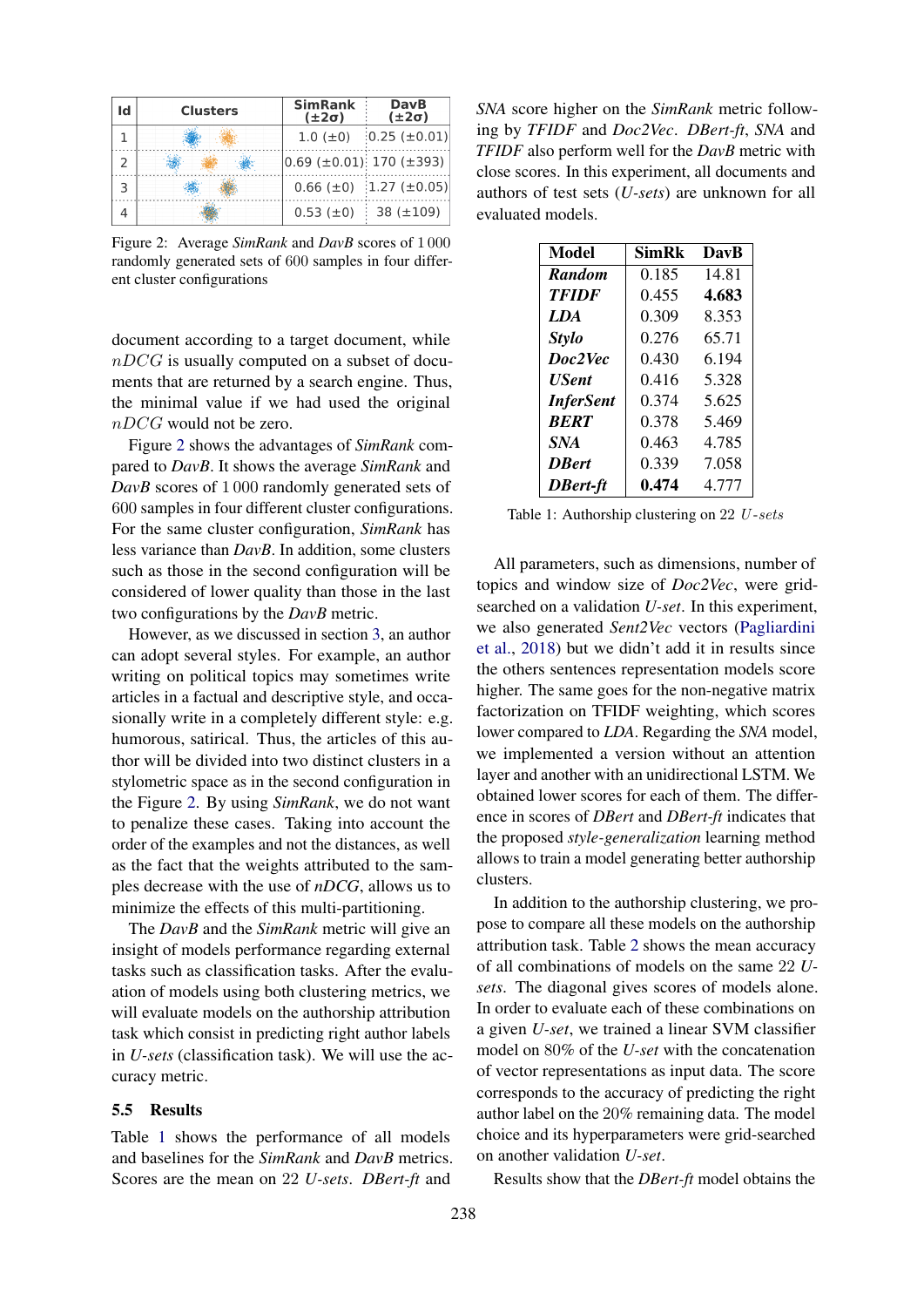<span id="page-7-1"></span>

| <b>Model</b>     |                                                       | oriss                                                 | Vec<br>oc2 | <b>USent</b> | nferSent | ERI                                             | SNA                     |                     | $Desr-ti$ |
|------------------|-------------------------------------------------------|-------------------------------------------------------|------------|--------------|----------|-------------------------------------------------|-------------------------|---------------------|-----------|
| <b>TFIDF</b>     | 0.514 0.525 0.096 0.475 0.599 0.629 0.553 0.581 0.547 |                                                       |            |              |          |                                                 |                         |                     | 0.598     |
| <b>LDA</b>       |                                                       | 0.163 0.098 0.477 0.518 0.590 0.541 0.555 0.541 0.600 |            |              |          |                                                 |                         |                     |           |
| <b>Stylo</b>     |                                                       |                                                       |            |              |          | 0.098 0.108 0.103 0.097 0.102 0.101 0.097 0.191 |                         |                     |           |
| Doc2Vec          |                                                       |                                                       | 0.472      |              |          | $0.474$ $0.491$ $0.526$ $0.543$ $0.519$         |                         |                     | 0.641     |
| <b>USent</b>     |                                                       |                                                       |            |              |          | 0.499  0.612  0.538  0.579  0.550  0.598        |                         |                     |           |
| <b>InferSent</b> |                                                       |                                                       |            |              |          | 0.594 0.560 0.598 0.578 0.604                   |                         |                     |           |
| <b>BERT</b>      |                                                       |                                                       |            |              |          |                                                 | 0.536 0.621 0.571 0.616 |                     |           |
| <b>SNA</b>       |                                                       |                                                       |            |              |          |                                                 | 0.552                   | 0.598               | 0.614     |
| <b>D</b> Bert    |                                                       |                                                       |            |              |          |                                                 |                         | $0.522 \quad 0.610$ |           |
| <b>DBert-ft</b>  |                                                       |                                                       |            |              |          |                                                 |                         |                     | 0.597     |

Table 2: Mean accuracy (22 *U-sets*) of models combinations for the authorship attribution task

best accuracy when used alone. Its combination with *Doc2Vec* vectors obtain the highest scores, showing that these two representations are complementary and are able to capture different clues for the classification of authors. Note that *InferSent*, despite its low scores on the authorship clustering, obtains scores close to those of *DBert-ft* when used alone. Its combination with *TFIDF* vectors also obtains scores near the best combination. We tested the same combinations of models on the authorship clustering task with the *SimRank* metric and obtained the same results, i.e. *DBert-ft* got the highest scores when combined with the other models, and the best combination was *DBert-ft* with *Doc2Vec*. All these results validate the *style-generalization* assumption and prove the benefit of the method.

#### <span id="page-7-0"></span>6 In-depth analysis

In this section, we intend to assess how well the trained models can, by using the *stylegeneralization* learning method, focus on terms exposing the second property of our definition of writing style: the *semantic undistinguishness*. For this purpose, we propose to analyze attention weights of the *SNA* model. In this experiment, our main concern was not the performance in the authorship attribution task but on the use of the attention layer trained with the method described in Section [4.](#page-2-1) Thus, we used *SNA* since its training phase is less time-consuming.

The *semantic undistinguishness* suggests that style-related linguistic structures tend to carry little information on content, topics, entities, etc. These style-related structures are often referred to as function words which are frequent in a corpus [\(Keste-](#page-10-21)

[mont,](#page-10-21) [2014;](#page-10-21) [Argamon et al.,](#page-9-21) [2007\)](#page-9-21). On the other hand, terms with a high semantic value that will identify, for instance, a topic, are those allowing the document to be distinguishable in a corpus. The TFIDF weighting is a well established method to estimate how important a word is to a document in a corpus. Thus, in order to quantitatively assess the *undistinguishness* of the *SNA* model, we propose a measure based on the TFIDF weighting. The *TFIDF focus* measure allows to compute how well attentions of the model focus on words having lower TFIDF weights:

$$
\text{TFIDFFocus}(A, T) = \frac{\sum_{i=1}^{d} \sum_{j=1}^{w} A_{ij} \cdot T_{ij}}{d} \tag{3}
$$

A is the attention matrix of size  $w \times d$ , w is the number of words in a document that we set to 1200 and  $d$  is the number of documents. Each line of the matrix corresponds to the attention weights in the *SNA* model for a document in a given *U-set*. An attention vector of a single document is normalized so that the weights sum to 1. The same goes with the normalized TFIDF matrix T of size  $w \times d$ . Thus, we defined the *TFIDF focus* as the mean of the attention weight times the TFIDF weight of each word. This measure is high when high values of TFIDF are in line with high values of attention and low when these high values of TFIDF are in line with low values of attention.

Given a pretrained *SNA* model and a *U-set*, we generate the matrix A using the model, the matrix T using the TFIDF weighting on the target *U-set* and, finally, the *TFIDF focus* score. Table [3](#page-8-0) reports *TFIDF focus* scores on five *U-sets* composed of news articles and five *U-sets* composed of blog arti-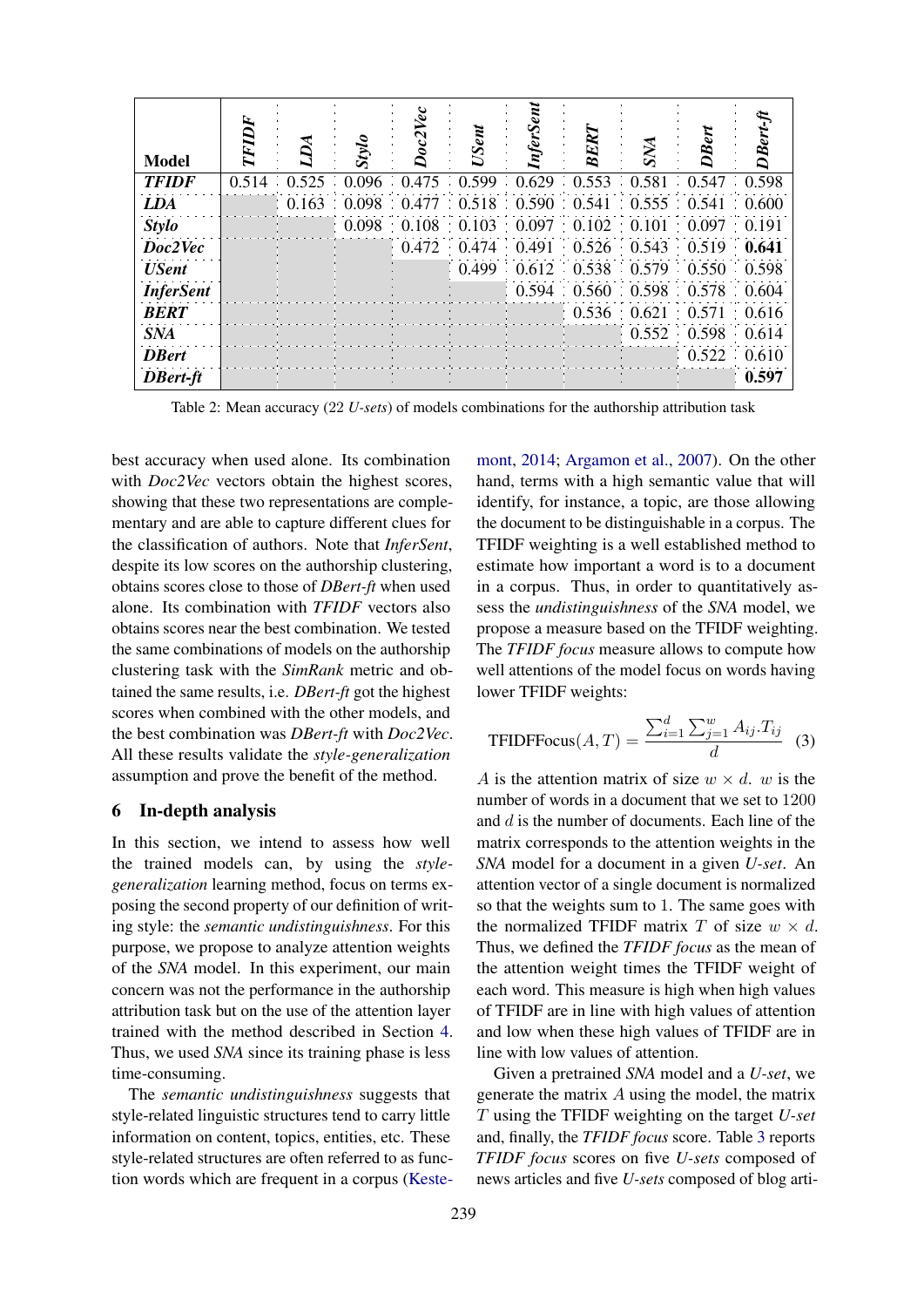<span id="page-8-0"></span>

| U-set type  | SNA trained on       | $U$ -set 1 | $U$ -set 2 | $U$ -set 3 | $U$ -set 4 | $U$ -set 5 | <b>Mean</b> |
|-------------|----------------------|------------|------------|------------|------------|------------|-------------|
|             | <b>Target U-sets</b> | 0.642      | 0.650      | 0.606      | 0.601      | 0.661      | 0.632       |
| <b>News</b> | Other U-set          | 0.611      | 0.591      | 0.576      | 0.559      | 0.623      | 0.592       |
|             | R-set                | 0.497      | 0.479      | 0.477      | 0.459      | 0.507      | 0.483       |
|             | Target U-sets        | 0.668      | 0.722      | 0.734      | 0.645      | 0.702      | 0.694       |
| Blog        | Other U-set          | 0.637      | 0.670      | 0.670      | 0.606      | 0.648      | 0.646       |
|             | R-set                | 0.547      | 0.579      | 0.575      | 0.526      | 0.560      | 0.557       |

Table 3: *TFIDF focus* of *SNA* models on 5 news *U-sets* and 5 blog *U-sets*.

cles. For news articles, the third line shows *TFIDF focus* scores of the original *SNA* model trained in Section [5](#page-3-0) following the *style-generalization* learning method. The first line shows *TFIDF focus* scores computed by a *SNA* model trained on the target *U-set*. Thus, these models learn to focus on words specific to authors in the target *U-set* to perform well in the authorship attribution. Scores show that these words have higher TFIDF weights. The second line shows *TFIDF focus* scores computed by a *SNA* model trained on an external *U-set* that we randomly chose. The external *U-set* acts as a short *R-set* with fewer documents and authors. As we can see, the use of a short *R-set* is not sufficient for the model to focus on words with lower TFIDF weights. The same goes for the three last lines but for blog articles.

In this experiment, we quantitatively showed that the original *SNA* model focuses its attention on function words having lower TFIDF weights (10% less on average), thus it is more able to capture stylometric features related to specific words exposing the *semantic undistinguishness* property than other models trained on smaller *U-sets*. The method proposed in Section [4](#page-2-1) as well as the use of a large reference corpus have an impact on the results.

Note that, in the clustering experiment in Section [5,](#page-3-0) good performances of standard baselines such as *TFIDF* can be explained by the fact that documents of same authors have a topic bias (they share same semantic/topic words) because an author generally write on a few topics. This bias helps representations of vocabulary-based models to be close. However, such features fail to identify authors in cross-domain scenarios [\(Stamatatos,](#page-10-22) [2018\)](#page-10-22), while our model focuses less on topic- and semantic-related words but achieves comparable performance (even better for *SimRank* and the authorship attribution task).

### 7 Conclusion

In this paper, we proposed a new method for the representation learning of writing style. We have shown that it is possible to generalize the writing style on the basis of a set of reference authors. The method follows a property of the style that we call *intra-author consistency*. We sought to validate two underlying propositions of the *stylegeneralization* assumption. First, we can represent unseen documents of unseen authors by using a model generalizing stylometric features from a set of known authors and known documents. Second, if two unseen documents have close representations using this model, they are likely to belong to the same author. Results show that the DNN model that was trained following our method succeeded in the authorship clustering of unseen documents belonging to unseen authors. It also performs well on the authorship attribution task. Moreover, we showed that a model trained with the *style-generalization* learning method is more able to capture stylometric structures exposing the *semantic undistinguishness* property.

From a practical point of view, our method does not require a tedious labeling effort but relies only on the metadata of a large dataset of articles. We believe that this work provides new perspectives in the field of authorship analysis by proposing a definition of writing style based on distributional properties, as well as a new method aiming to learn stylometric representations. In further studies, we intend to exploit style features in external tasks such as news recommendation. We already have promising results showing that style representations of news articles allow to diversify recommendation lists and to recommend "novel" news articles without loosing prediction accuracy.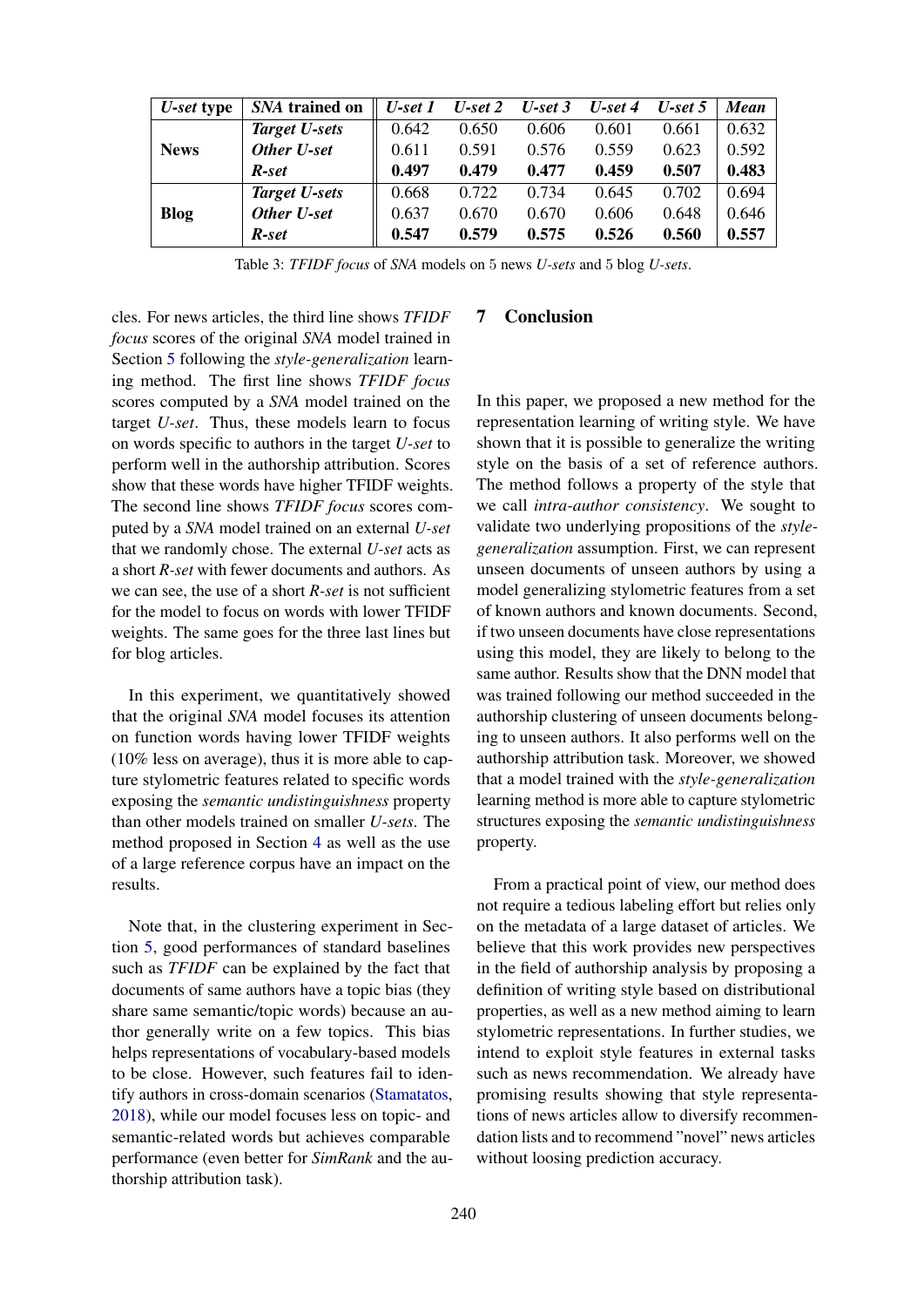### References

- <span id="page-9-16"></span>Martín Abadi, Ashish Agarwal, Paul Barham, Eugene Brevdo, Zhifeng Chen, Craig Citro, Greg S. Corrado, Andy Davis, Jeffrey Dean, Matthieu Devin, Sanjay Ghemawat, Ian Goodfellow, Andrew Harp, Geoffrey Irving, Michael Isard, Yangqing Jia, Rafal Jozefowicz, Lukasz Kaiser, Manjunath Kudlur, Josh Levenberg, Dan Mané, Rajat Monga, Sherry Moore, Derek Murray, Chris Olah, Mike Schuster, Jonathon Shlens, Benoit Steiner, Ilya Sutskever, Kunal Talwar, Paul Tucker, Vincent Vanhoucke, Vijay Vasudevan, Fernanda Viegas, Oriol Vinyals, Pete Warden, Mar- ´ tin Wattenberg, Martin Wicke, Yuan Yu, and Xiaoqiang Zheng. 2015. [TensorFlow: Large-scale ma](http://tensorflow.org/)[chine learning on heterogeneous systems.](http://tensorflow.org/) Software available from tensorflow.org.
- <span id="page-9-10"></span>Shlomo Argamon, Sushant Dhawle, Moshe Koppel, and James W. Pennebaker. 2005. Lexical predictors of personality type. In *Proceedings of the Joint Annual Meeting of the Interface and the Classification Society of North America*.
- <span id="page-9-21"></span>Shlomo Argamon, Casey Whitelaw, Paul Chase, Sobhan Raj Hota, Navendu Garg, and Shlomo Levitan. 2007. [Stylistic text classification using functional](https://doi.org/10.1002/asi.20553) [lexical features.](https://doi.org/10.1002/asi.20553) *Journal of the American Society for Information Science and Technology*, 58(6):802– 822.
- <span id="page-9-7"></span>Sanjeev Arora and Andrej Risteski. 2017. [Prov](http://arxiv.org/abs/1706.04601)[able benefits of representation learning.](http://arxiv.org/abs/1706.04601) *CoRR*, abs/1706.04601.
- <span id="page-9-4"></span>Douglas Bagnall. 2015. [Author identification using](http://arxiv.org/abs/1506.04891) [multi-headed recurrent neural networks.](http://arxiv.org/abs/1506.04891) *CoRR*, abs/1506.04891.
- <span id="page-9-6"></span>Y. Bengio, A. Courville, and P. Vincent. 2013. [Rep](https://doi.org/10.1109/TPAMI.2013.50)[resentation learning: A review and new perspectives.](https://doi.org/10.1109/TPAMI.2013.50) *IEEE Transactions on Pattern Analysis and Machine Intelligence*, 35(8):1798–1828.
- <span id="page-9-17"></span>David M. Blei, Andrew Y. Ng, and Michael I. Jordan. 2003. Latent dirichlet allocation. *Journal of Machine Learning Research*, 3:993–1022.
- <span id="page-9-0"></span>Dainis Boumber, Yifan Zhang, Marjan Hosseinia, Arjun Mukherjee, and Ricardo Vilalta. 2019. [Robust](https://doi.org/10.29007/9nf3) [authorship verification with transfer learning.](https://doi.org/10.29007/9nf3) Easy-Chair Preprint no. 865.
- <span id="page-9-9"></span>Dainis Boumber, Yifan Zhang, and Arjun Mukherjee. 2018. [Experiments with convolutional neural net](https://www.aclweb.org/anthology/L18-1409)[works for multi-label authorship attribution.](https://www.aclweb.org/anthology/L18-1409) In *Proceedings of the Eleventh International Conference on Language Resources and Evaluation (LREC-2018)*, Miyazaki, Japan. European Languages Resources Association (ELRA).
- <span id="page-9-14"></span>Kevin Burton, Akshay Java, Ian Soboroff, et al. 2009. The icwsm 2009 spinn3r dataset. In *Third Annual Conference on Weblogs and Social Media (ICWSM 2009)*.
- <span id="page-9-15"></span>Kevin Burton, Niels Kasch, and Ian Soboroff. 2011. The icwsm 2011 spinn3r dataset. In *Proceedings of the Annual Conference on Weblogs and Social Media (ICWSM 2011)*.
- <span id="page-9-13"></span>Deborah Cameron. 1996. [Style policy and style poli](https://doi.org/10.1177/016344396018002008)[tics: a neglected aspect of the language of the news.](https://doi.org/10.1177/016344396018002008) *Media, Culture & Society*, 18(2):315–333.
- <span id="page-9-18"></span>Daniel Cer, Yinfei Yang, Sheng-yi Kong, Nan Hua, Nicole Limtiaco, Rhomni St. John, Noah Constant, Mario Guajardo-Cespedes, Steve Yuan, Chris Tar, Yun-Hsuan Sung, Brian Strope, and Ray Kurzweil. 2018. [Universal sentence encoder.](http://arxiv.org/abs/1803.11175) *CoRR*, abs/1803.11175.
- <span id="page-9-12"></span>A. Chakraborty, B. Paranjape, S. Kakarla, and N. Ganguly. 2016. [Stop clickbait: Detecting and preventing](https://doi.org/10.1109/ASONAM.2016.7752207) [clickbaits in online news media.](https://doi.org/10.1109/ASONAM.2016.7752207) In *2016 IEEE/ACM International Conference on Advances in Social Networks Analysis and Mining (ASONAM)*, pages 9–16.
- <span id="page-9-2"></span>Qian Chen, Ting He, and Rao Zhang. 2017. Deep learning based authorship identification.
- <span id="page-9-19"></span>Alexis Conneau, Douwe Kiela, Holger Schwenk, Loïc Barrault, and Antoine Bordes. 2017. [Supervised](https://www.aclweb.org/anthology/D17-1070) [learning of universal sentence representations from](https://www.aclweb.org/anthology/D17-1070) [natural language inference data.](https://www.aclweb.org/anthology/D17-1070) In *Proceedings of the 2017 Conference on Empirical Methods in Natural Language Processing*, pages 670–680, Copenhagen, Denmark. Association for Computational Linguistics.
- <span id="page-9-20"></span>D. L. Davies and D. W. Bouldin. 1979. A cluster separation measure. *IEEE Transactions on Pattern Analysis and Machine Intelligence*, PAMI-1(2):224–227.
- <span id="page-9-8"></span>J. Devlin, Ming-Wei Chang, Kenton Lee, and Kristina Toutanova. 2019. Bert: Pre-training of deep bidirectional transformers for language understanding. In *NAACL-HLT*.
- <span id="page-9-11"></span>Paul Dickson and Robert Skole. 2012. *Journalese: A Dictionary for Deciphering the News*. Marion Street Press.
- <span id="page-9-5"></span>S. H. H. Ding, B. C. M. Fung, F. Iqbal, and W. K. Cheung. 2019. [Learning stylometric representations for](https://doi.org/10.1109/TCYB.2017.2766189) [authorship analysis.](https://doi.org/10.1109/TCYB.2017.2766189) *IEEE Transactions on Cybernetics*, 49(1):107–121.
- <span id="page-9-1"></span>Jade Goldstein-Stewart, Ransom Winder, and Roberta Sabin. 2009. Person identification from text and speech genre samples. In *Proceedings of the 12th Conference of the European Chapter of the ACL (EACL 2009)*, pages 336–344, Athens, Greece. Association for Computational Linguistics.
- <span id="page-9-3"></span>Shriya TP Gupta, Jajati Keshari Sahoo, and Rajendra Kumar Roul. 2019. [Authorship identification](https://doi.org/10.1145/3325917.3325935) [using recurrent neural networks.](https://doi.org/10.1145/3325917.3325935) In *Proceedings of the 2019 3rd International Conference on Information System and Data Mining*, ICISDM 2019, pages 133–137, New York, NY, USA. ACM.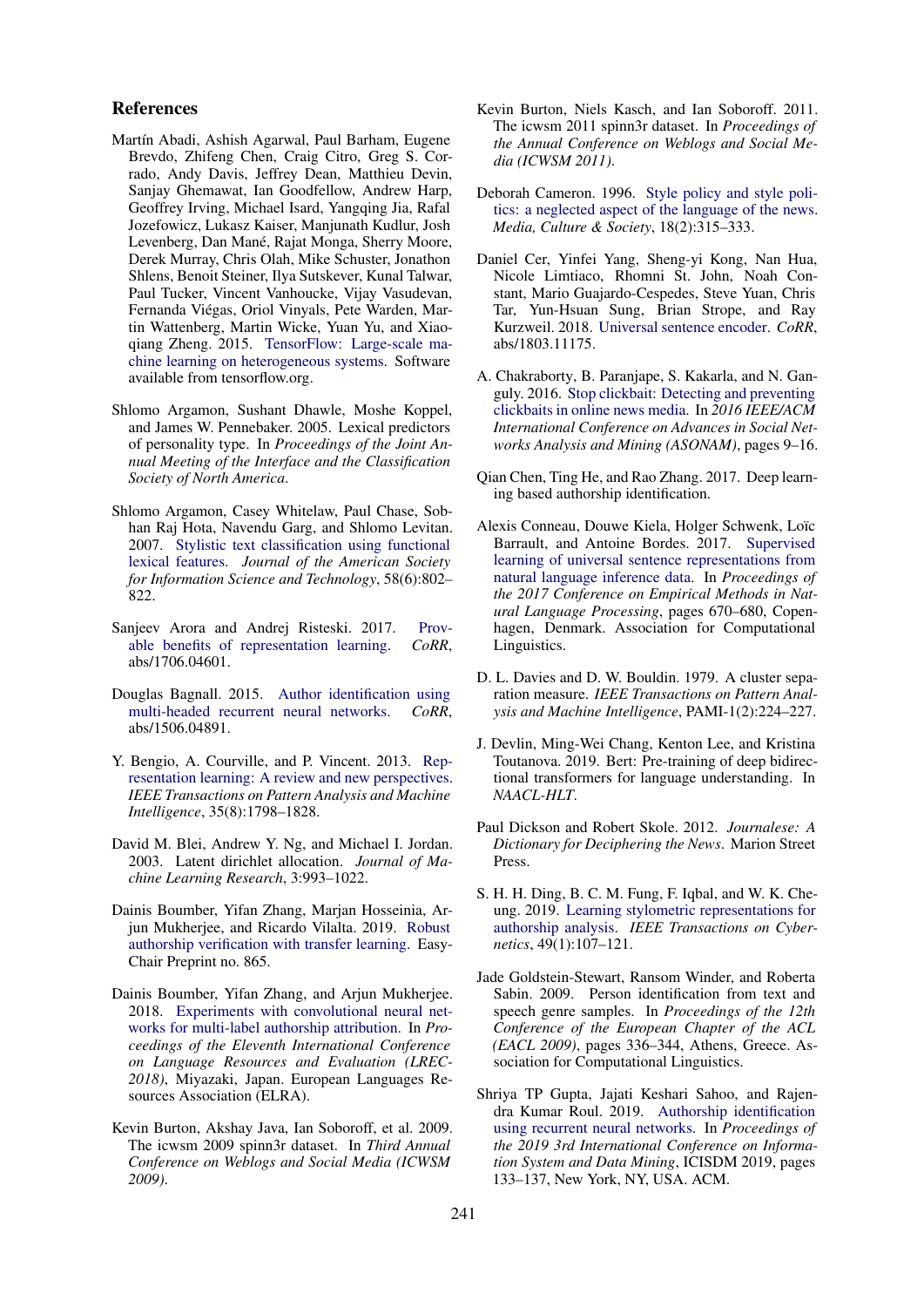- <span id="page-10-14"></span>Wynford Hicks. 2002. *Subediting for Journalists (Media Skills)*. Routledge.
- <span id="page-10-15"></span>David I. Holmes. 1998. [The Evolution of Stylometry](https://doi.org/10.1093/llc/13.3.111) [in Humanities Scholarship.](https://doi.org/10.1093/llc/13.3.111) *Literary and Linguistic Computing*, 13(3):111–117.
- <span id="page-10-9"></span>John Houvardas and Efstathios Stamatatos. 2006. Ngram feature selection for authorship identification. In *Artificial Intelligence: Methodology, Systems, and Applications*, pages 77–86, Berlin, Heidelberg. Springer Berlin Heidelberg.
- <span id="page-10-19"></span>Kalervo Järvelin and Jaana Kekäläinen. 2002. [Cumu](https://doi.org/10.1145/582415.582418)[lated gain-based evaluation of ir techniques.](https://doi.org/10.1145/582415.582418) *ACM Transactions on Information Systems*, 20(4):422– 446.
- <span id="page-10-2"></span>Johannes Jasper, Philipp Berger, Patrick Hennig, and Christoph Meinel. 2018. Authorship verification on short text samples using stylometric embeddings. In *Analysis of Images, Social Networks and Texts*, pages 64–75, Cham. Springer International Publishing.
- <span id="page-10-3"></span>Jussi Karlgren. 2004. The wheres and whyfores for studying text genre computationally. In *Workshop on Style and Meaning in Languange, Art, Music and Design. National Conference on Artificial Intelligence*.
- <span id="page-10-21"></span>Mike Kestemont. 2014. [Function words in authorship](https://doi.org/10.3115/v1/W14-0908) [attribution. from black magic to theory?](https://doi.org/10.3115/v1/W14-0908) In *Proceedings of the 3rd Workshop on Computational Linguistics for Literature (CLFL)*, pages 59–66, Gothenburg, Sweden. Association for Computational Linguistics.
- <span id="page-10-18"></span>Quoc Le and Tomas Mikolov. 2014. Distributed representations of sentences and documents. In *Proceedings of the 31st International Conference on International Conference on Machine Learning - Volume 32*, ICML'14, page II–1188–II–1196. JMLR.org.
- <span id="page-10-1"></span>Rohith Menon and Yejin Choi. 2011. [Domain indepen](https://www.aclweb.org/anthology/R11-1043)[dent authorship attribution without domain adapta](https://www.aclweb.org/anthology/R11-1043)[tion.](https://www.aclweb.org/anthology/R11-1043) In *Proceedings of the International Conference Recent Advances in Natural Language Processing 2011*, pages 309–315, Hissar, Bulgaria. Association for Computational Linguistics.
- <span id="page-10-5"></span>Tempestt Neal, Kalaivani Sundararajan, Aneez Fatima, Yiming Yan, Yingfei Xiang, and Damon Woodard. 2017. [Surveying stylometry techniques and applica](https://doi.org/10.1145/3132039)[tions.](https://doi.org/10.1145/3132039) *ACM Comput. Surv.*, 50(6):86:1–86:36.
- <span id="page-10-20"></span>Matteo Pagliardini, Prakhar Gupta, and Martin Jaggi. 2018. [Unsupervised learning of sentence embed](https://doi.org/10.18653/v1/N18-1049)[dings using compositional n-gram features.](https://doi.org/10.18653/v1/N18-1049) In *Proceedings of the 2018 Conference of the North American Chapter of the Association for Computational Linguistics: Human Language Technologies, Volume 1 (Long Papers)*, pages 528–540, New Orleans, Louisiana. Association for Computational Linguistics.
- <span id="page-10-4"></span>Jagadeesh Patchala and Raj Bhatnagar. 2018. Authorship attribution by consensus among multiple features. In *Proceedings of the 27th International Conference on Computational Linguistics*, pages 2766– 2777, Santa Fe, New Mexico, USA. Association for Computational Linguistics.
- <span id="page-10-17"></span>Jeffrey Pennington, Richard Socher, and Christopher D. Manning. 2014. [Glove: Global vectors for word rep](http://www.aclweb.org/anthology/D14-1162)[resentation.](http://www.aclweb.org/anthology/D14-1162) In *Empirical Methods in Natural Language Processing (EMNLP)*, pages 1532–1543.
- <span id="page-10-10"></span>Tie-Yun Qian, Bing Liu, Qing Li, and Jianfeng Si. 2015. [Review authorship attribution in a similarity](https://doi.org/10.1007/s11390-015-1513-6) [space.](https://doi.org/10.1007/s11390-015-1513-6) *Journal of Computer Science and Technology*, 30(1):200–213.
- <span id="page-10-13"></span>Nils Reimers and Iryna Gurevych. 2019. [Sentence](http://arxiv.org/abs/1908.10084)[bert: Sentence embeddings using siamese bert](http://arxiv.org/abs/1908.10084)[networks.](http://arxiv.org/abs/1908.10084) In *Proceedings of the 2019 Conference on Empirical Methods in Natural Language Processing*. Association for Computational Linguistics.
- <span id="page-10-8"></span>Michal Rosen-Zvi, Thomas Griffiths, Mark Steyvers, and Padhraic Smyth. 2004. The author-topic model for authors and documents. In *Proceedings of the 20th Conference on Uncertainty in Artificial Intelligence*, UAI '04, page 487–494, Arlington, Virginia, USA. AUAI Press.
- <span id="page-10-11"></span>Victor Sanh, Lysandre Debut, Julien Chaumond, and Thomas Wolf. 2019. [Distilbert, a distilled version of](http://arxiv.org/abs/1910.01108) [bert: smaller, faster, cheaper and lighter.](http://arxiv.org/abs/1910.01108)
- <span id="page-10-16"></span>Jonathan Schler, Moshe Koppel, Shlomo Argamon, and James Pennebaker. 2006. Effects of age and gender on blogging. In *Computational Approaches to Analyzing Weblogs - Papers from the AAAI Spring Symposium, Technical Report*, volume SS-06-03, pages 191–197.
- <span id="page-10-7"></span>Yanir Seroussi, Ingrid Zukerman, and Fabian Bohnert. 2014. [Authorship attribution with topic models.](https://doi.org/10.1162/COLI_a_00173) *Computational Linguistics*, 40(2):269–310.
- <span id="page-10-6"></span>Efstathios Stamatatos. 2009. [A survey of modern au](https://doi.org/10.1002/asi.21001)[thorship attribution methods.](https://doi.org/10.1002/asi.21001) *Journal of the American Society for Information Science and Technology*, 60(3):538–556.
- <span id="page-10-0"></span>Efstathios Stamatatos. 2017. [Authorship attribution us](https://www.aclweb.org/anthology/E17-1107)[ing text distortion.](https://www.aclweb.org/anthology/E17-1107) In *Proceedings of the 15th Conference of the European Chapter of the Association for Computational Linguistics: Volume 1, Long Papers*, pages 1138–1149, Valencia, Spain. Association for Computational Linguistics.
- <span id="page-10-22"></span>Efstathios Stamatatos. 2018. [Masking topic-related in](https://doi.org/10.1002/asi.23968)[formation to enhance authorship attribution.](https://doi.org/10.1002/asi.23968) *Journal of the Association for Information Science and Technology*, 69(3):461–473.
- <span id="page-10-12"></span>Chi Sun, Xipeng Qiu, Yige Xu, and Xuanjing Huang. 2019. How to fine-tune bert for text classification? In *Chinese Computational Linguistics*, pages 194– 206, Cham. Springer International Publishing.